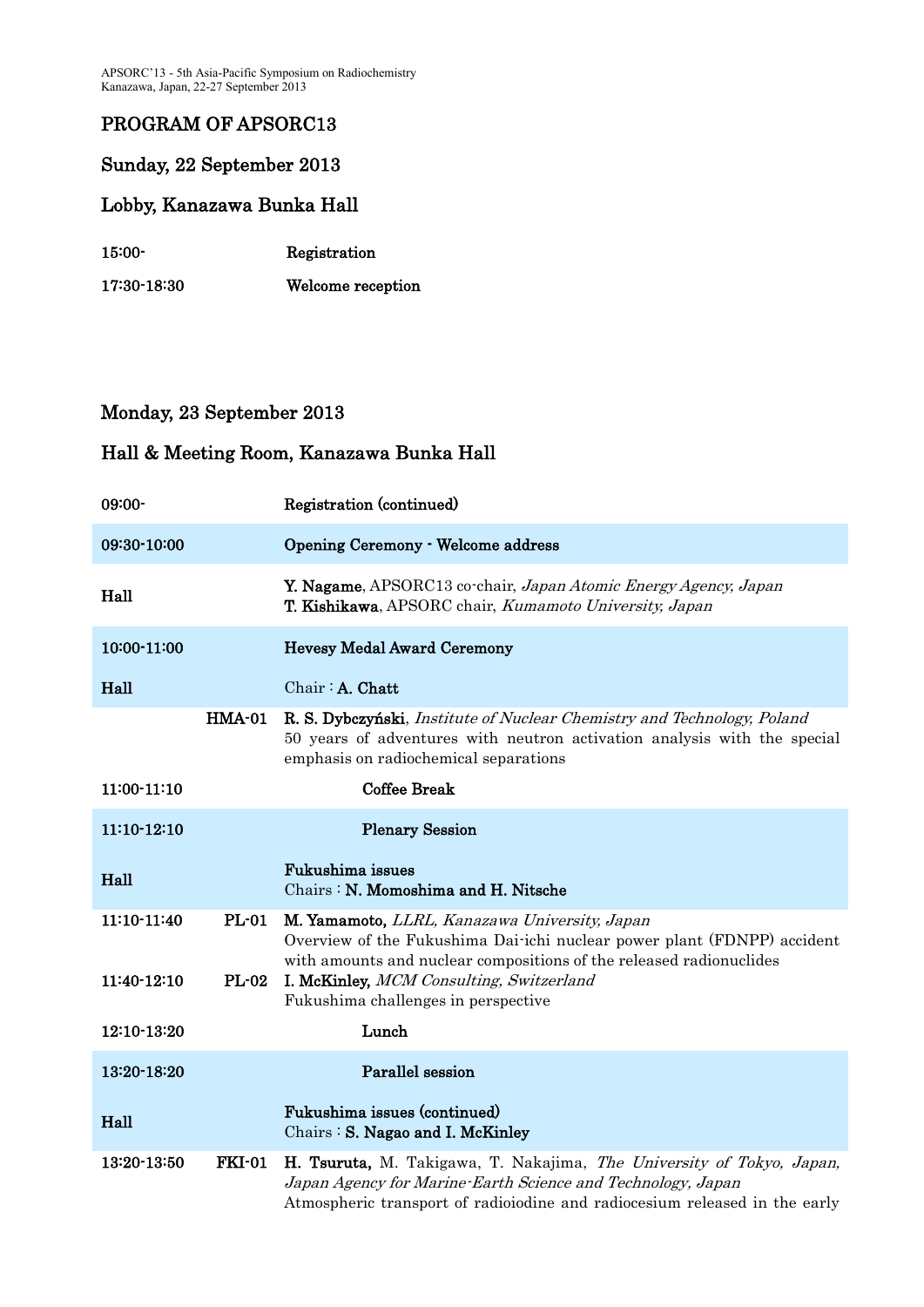phase by the Fukushima Daiichi Nuclear Power Plant accident from field measurements and a simulation model

| 13:50-14:20 | $FKI-02$      | Y. Takahashi, Q. Fan, Y. Togo, A. Sakaguchi, K. Tanaka, <i>Hiroshima</i><br>University, Japan, National Institute of Advanced Industrial Science &<br>Technology, Japan<br>Migration of radiocesium and radioiodine released by FDNPP accident in the<br>terrestrial environment and its interpretation by their speciation analyses |
|-------------|---------------|--------------------------------------------------------------------------------------------------------------------------------------------------------------------------------------------------------------------------------------------------------------------------------------------------------------------------------------|
| 14:20 14:50 | <b>FKI-03</b> | M. Aoyama, Y. Hamajima, Meteorological Research Institute, Japan,<br>Kanazawa University, Japan<br>Oceanic and coastal dispersion of <sup>134</sup> Cs and <sup>137</sup> Cs released from the TEPCO<br>Fukushima NPP1 accident: past present and prediction                                                                         |
| 14:50-15:20 | FKI 04        | <b>B. Grambow, Université de Nantes, France</b><br>Interactions between nuclear fuel and water at the Fukushima Daiichi<br>Reactors                                                                                                                                                                                                  |
| 15:20-15:40 |               | <b>Coffee Break</b>                                                                                                                                                                                                                                                                                                                  |
| Hall        |               | Fukushima issues (continued)<br>Chairs: M. Yamamoto and B. Grambow                                                                                                                                                                                                                                                                   |
| 15:40-16:00 | <b>FKO-01</b> | A. Shimada, K. Sakatani, Y. Kameo, K. Takahashi, Japan Atomic Energy<br>Agency, Japan                                                                                                                                                                                                                                                |
|             |               | Determination of <sup>129</sup> I in the accumulated radioactive water and processing<br>water of Fukushima Daiichi Nuclear Power Plant                                                                                                                                                                                              |
| 16:00-16:20 | <b>FKO-02</b> | Y. Miyake, H. Matsuzaki, T. Fujiwara, T. Saito, T. Yamagata, M. Honda, The<br>University of Tokyo, Japan, Nihon University, Japan<br>Measurement of Iodine-129 in surface soil collected near the Fukushima                                                                                                                          |
|             |               | Daiichi Nuclear Power Plant accident site                                                                                                                                                                                                                                                                                            |
| 16:20-16:40 | <b>FKO-03</b> | T. Ohta, T. Kutoba, Y. Mahara, H. Matsuzaki, T. Igarashi, Hokkaido<br>University, Japan, Kyoto University, Japan, The University of Tokyo, Japan<br>Speciation of <sup>137</sup> Cs and <sup>129</sup> I in surface soil in Kanto loam layer after the<br>Fukushima NPP accident                                                     |
| 16:40-17:00 | <b>FKO-04</b> | Y. Muramatsu, T. Ohno, N. Inagawa, K. Oda, M. Sato, H. Matsuzaki,<br>Gakushuin University, Japan, Fukushima Agricultural Technology Centre,<br>Japan, The University of Tokyo, Japan<br>Transfer of radiocesium and radioiodine in the environment following the                                                                     |
|             |               | Fukushima nuclear accident                                                                                                                                                                                                                                                                                                           |
| 17:00-17:20 | <b>FKO-05</b> | Y. Satou, K. Sueki, K. Sasa, J. Kitagawa, S. Ikarashi, University of Tsukuba,<br>Japan, High Energy Accelerator Research Organization and J-PARC Center,<br>Japan                                                                                                                                                                    |
|             |               | States of existence of the cesium and silver radionuclides at the sandy beach<br>in Iwaki city, Fukushima                                                                                                                                                                                                                            |
| 17:20-17:40 | <b>FKO-06</b> | M. C. Honda, H. Kawakami, S. Watanabe, T. Saino, S. Nagao, K. Buesseler,<br>C. German, S. Manganini, Japan Agency for Marine-Earth Science and<br>Technology, Japan, Kanazawa University, Japan, Woods Hole Oceanographic<br>Institution, USA<br>Vertical transport of FNPP1 derived radiocesium by settling particles in the        |
|             |               | Western North Pacific                                                                                                                                                                                                                                                                                                                |
| 17:40-18:00 | <b>FKO-07</b> | Z. J. Zhang, S. Kakitani, K. Ninomiya, N. Takahashi, Y. Yamaguchi, T.<br>Yoshimura, T. Saito, K. Kita, H. Tsruta, S. Higaki, A. Shinohara, Osaka<br>University, Japan, Shokei Gakuin University, Japan, Ibaraki University,<br>Japan, The University of Tokyo, Japan                                                                 |
|             |               | Strontium-90 determination in air dust filter using solid phase extraction<br>after the accident of FD-NPS                                                                                                                                                                                                                           |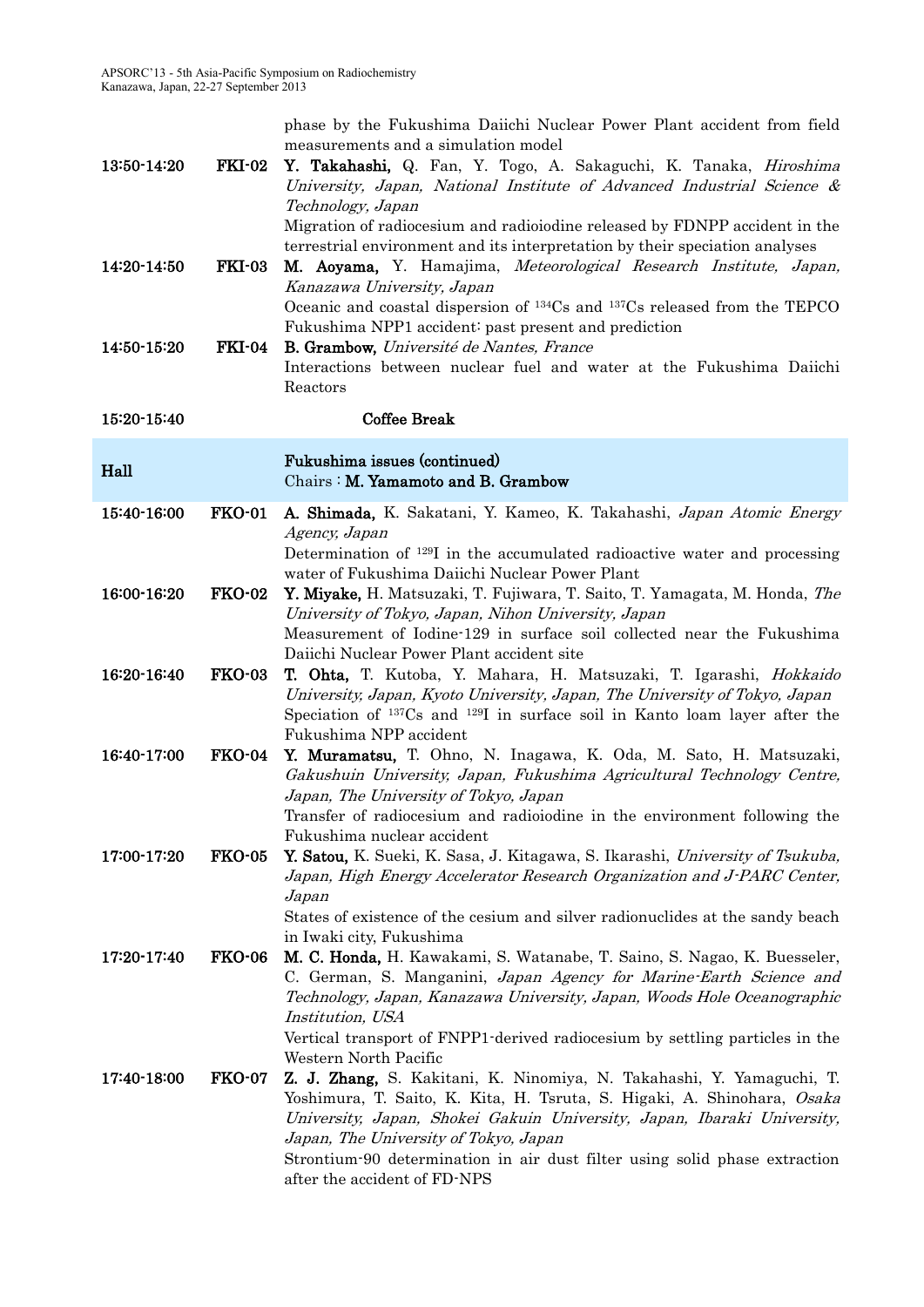| 18:00-18:20 | <b>FKO-08</b> D. R. Neville, A. J. Phillips, K. A. Higley, Oregon State University, USA |
|-------------|-----------------------------------------------------------------------------------------|
|             | Dosimetric implications of the Fukushima release for Pacific albacore in the            |
|             | Northern California Current                                                             |
| 18:20-18:50 | Mounting of posters                                                                     |

|             | ___              |
|-------------|------------------|
|             |                  |
| 18:50-20:00 | Poster session 1 |
|             |                  |

| 13:20-18:20     |               | Parallel session                                                                                                                                                                                                                                                                                        |
|-----------------|---------------|---------------------------------------------------------------------------------------------------------------------------------------------------------------------------------------------------------------------------------------------------------------------------------------------------------|
| Meeting<br>Room |               | Application of nuclear and radiochemical techniques<br>Chairs: T. Yoshimura and C. Gautier                                                                                                                                                                                                              |
| 13:20-13:50     | API-01        | H. Harada, Japan Atomic Energy Agency, Japan<br>ANNRI at J-PARC                                                                                                                                                                                                                                         |
| 13:50-14:20     | API-02        | Y. L. Zhao, W. Q. Shi, L. Y. Yuan, Z. F. Chai, Institute of High Energy<br>Physics, China, National Center for Nanosciences and Technology, Chaina<br>Nanomaterial and nanotechnology in nuclear energy chemistry                                                                                       |
| 14:20-14:40     | $APO-01$      | T. M. Nakanishi, N. I. Kobayashi, A. Hirose, T. Saito, R. Sugita, H. Suzuki, R.<br>Iwata, K. Tanoi, The University of Tokyo, Japan, National Institute of<br>Radiological Sciences, Japan, Tohoku University, Japan<br>Development of real-time radioisotope imaging system to study plant<br>nutrition |
| 14:40-15:00     | $APO-02$      | S. H. Jung, J. G. Park, J. B. Kim, J. H. Moon, C. H. Kim, Korea Atomic<br>Energy Research Institute, Korea, Hanyang Universuty, Korea<br>MCNP study on the development of industrial SPECT in terms of a radiation<br>measurement design and void influence in multiphase media                         |
| 15:00-15:20     | $APO-03$      | M. Anvia, S. A. Brown, Australian Nuclear Science and Technology<br>Organization Minerals and The University of Sydney, Australia, The<br>University of Sydney, Australia<br>Tracking the deportment of uranium chain daughters during alkaline<br>leaching of an Australian monazite                   |
| 15:20-15:40     |               | <b>Coffee Break</b>                                                                                                                                                                                                                                                                                     |
| Meeting<br>Room |               | Nuclear chemistry<br>Chairs: A. Yokoyama and Z. F. Chai                                                                                                                                                                                                                                                 |
| 15:40-16:00     | <b>NCO-01</b> | Z. Qin, F.-L. Fan, Y. Wang, F.-Y. Fan, X.-L. Wu, J. Bai, X.-J. Yin, L.-L. Tian,<br>W. Tian, Z. Li, C. M. Tan, <i>Institute of Modern Physics, China</i><br>Nuclear chemistry and radiochemistry studies at IMP                                                                                          |
| 16:00-16:20     | <b>NCO-02</b> | W. M. Kerlin, F. Poineau, P. M. Forster, A. P. Sattelberger, K. R. Czerwinski,<br>University of Nevada Las Vegas, USA, Argonne National Laboratory, USA<br>Preparation of low valent technetium metal-metal bonded species via<br>solvothermal reduction of pertechnetate salts                         |
| 16:20-16:40     | <b>NCO-03</b> | Y.-K. Ha, S.-D. Park, Y.-S. Park, J.-S. Kim, K. Song, <i>Korean Atomic Energy</i><br>Research Institute, Korea<br>The status of chemical characterization of a spent nuclear fuel                                                                                                                       |
| 16:40-17:00     | $NCO-04$      | I. Laszak, J. P. Degros, C. Gautier, P. Fichet, F. Goutelard, J. N. Saas, A.<br>Vian, J. F. Valéry, CEA Saclay, France, AREVA, France<br>Determination of <sup>93</sup> Zr from intermediate level radioactive effluent                                                                                 |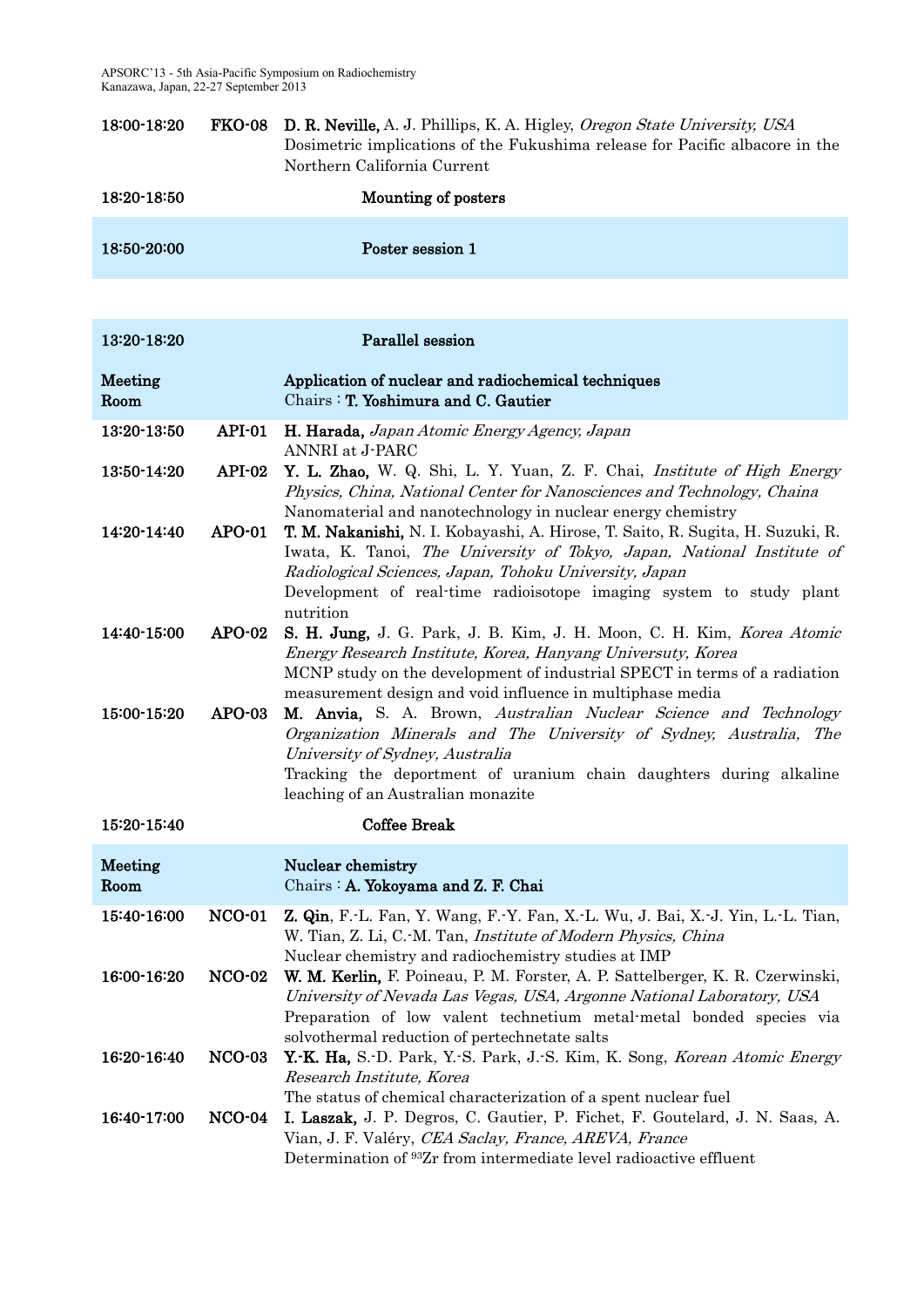| 17:00-17:20     | $NCO-05$      | Y. L. Xu, S. Y. Kim, T. Ito, H. Tokuda, T. Tada, K. Hitomi, K. Ishii, Tohoku<br>University, Japan<br>Selective separation of cesium from simulated high level liquid waste using a<br>silica-based $(Calix[4] + Dodecanol)/SiO_2$ -P adsorbent                                                                                      |
|-----------------|---------------|-------------------------------------------------------------------------------------------------------------------------------------------------------------------------------------------------------------------------------------------------------------------------------------------------------------------------------------|
| Meeting<br>Room |               | <b>Nuclear forensics</b><br>Chairs : A. Yokoyama and Z. F. Chai                                                                                                                                                                                                                                                                     |
| 17:20-17:40     | <b>NFO-01</b> | Y. Miyamoto, F. Esaka, D. Suzuki, M. Magara, Japan Atomic Energy Agency,<br>Japan<br>Age determination of a single Pu and Pu/U mixed oxide particle                                                                                                                                                                                 |
| 17:40-18:00     | <b>NFO-02</b> | N. Gharibyan, K. J. Moody, T. A. Brown, J. D. Despotopulos, J. M. Gostic, R.<br>A. Henderson, E. Tereshatov, S. J. Tumey, D. A. Shaughnessy, Lawrence<br>Livermore National Laboratory, USA, Air Force Technical Applications<br>Center, USA<br>Radiochemical measurement of 10.15 MeV proton induced fission yields for<br>$U-238$ |
| 18:00-18:20     | <b>NFO-03</b> | R. Sudowe, E. M. Bond, A. R. Dailey, D. R. Mclain, A. R. Roman, University of<br>Nevada Las Vegas, USA, Los Alamos National Laboratory, USA<br>Effect of interferences on actinide and strontium separations in unusual<br>matrices                                                                                                 |
| 18:20-18:50     |               | Mounting of posters                                                                                                                                                                                                                                                                                                                 |
| 18:50-20:00     |               | Poster session 1                                                                                                                                                                                                                                                                                                                    |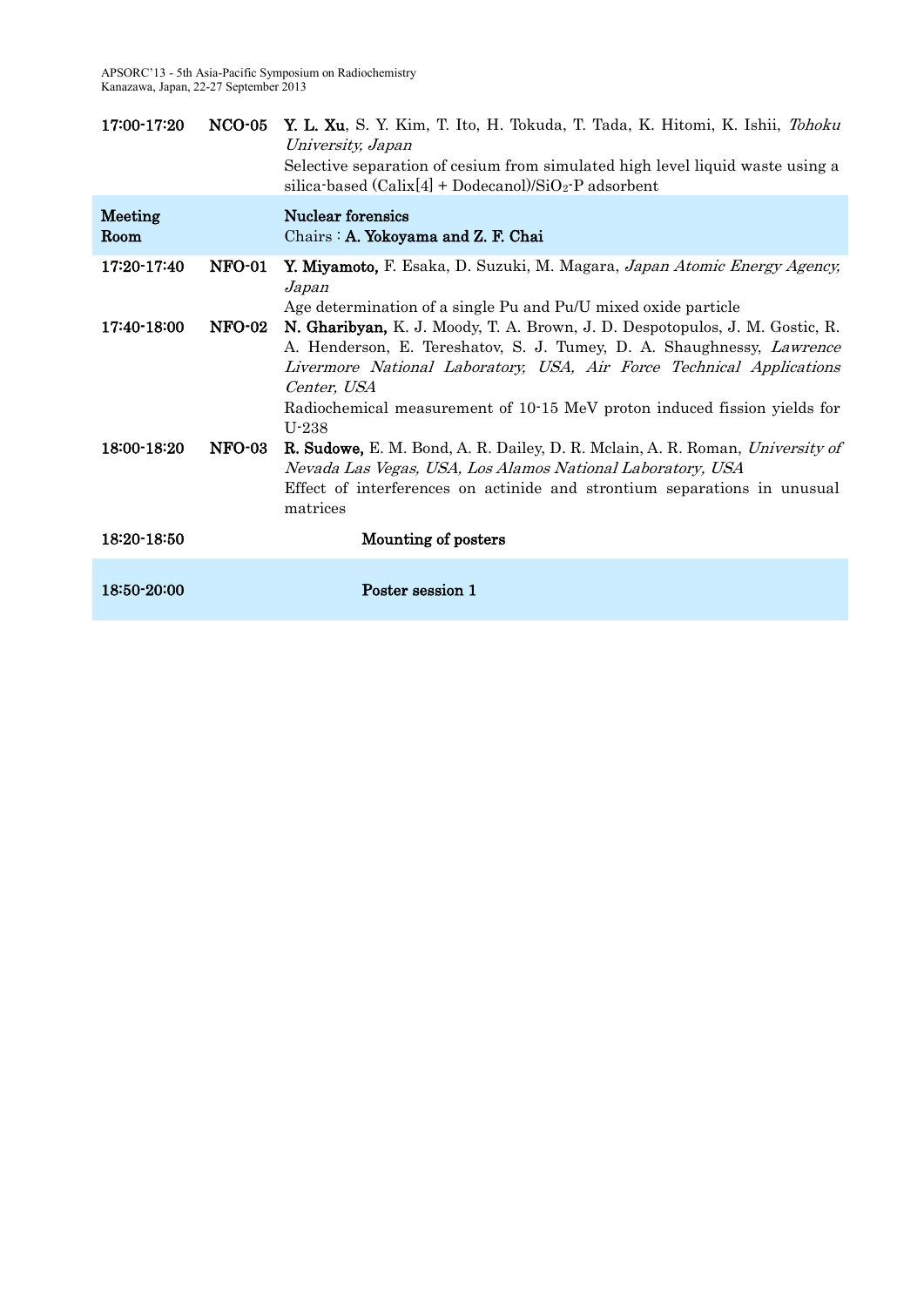## Tuesday, 24 September 2013

| 09:00-10:00                |                                | <b>Plenary Session</b>                                                                                                                                                                                                                                                                                                                                       |
|----------------------------|--------------------------------|--------------------------------------------------------------------------------------------------------------------------------------------------------------------------------------------------------------------------------------------------------------------------------------------------------------------------------------------------------------|
| Hall                       |                                | Nuclear chemistry (continued) & Environmental radiochemistry<br>Chairs: M. Schädel and Y. Muramatsu                                                                                                                                                                                                                                                          |
| 09:00-09:30                | <b>PL-03</b>                   | A. Türler, Paul Scherrer Institut & University of Bern, Switzerland                                                                                                                                                                                                                                                                                          |
| 09:30-10:00                | $PL-04$                        | Advances in the production and chemistry of the heaviest elements<br>S. Nagao, Kanazawa University, Japan<br>Study on transport of particulate organic matter in river and coastal marine<br>systems using radiocarbon                                                                                                                                       |
| 10:00-10:20                |                                | <b>Coffee Break</b>                                                                                                                                                                                                                                                                                                                                          |
| 10:20-18:30                |                                | Parallel session                                                                                                                                                                                                                                                                                                                                             |
| Hall                       |                                | Environmental radiochemistry (continued)<br>Chairs: H. Tsuruta and W. S. Wu                                                                                                                                                                                                                                                                                  |
| 10:20-10:50                | <b>ENI-01</b>                  | Foerstendorf, K. Gückel, N.Jordan, A. Rossberg, V. Brendler,<br>Н.<br>Helmholtz-Zentrum Dresden-Rossendorf, Germany, Rossendorf Beamline at<br>the European Synchrotron Radiation Facility (ESRF), France<br>Surface speciation of dissolved radionuclides on mineral phases - A<br>vibrational and X-ray absorption spectroscopic study                     |
| 10:50-11:10                | <b>ENO-01</b>                  | Z. J. Guo, Z. Y. Chen, Q. Jin, W. S. Wu, Lanzhou University, China<br>Adsorption of Eu(III) and Am(III) on granite                                                                                                                                                                                                                                           |
| 11:10-11:30                | <b>ENO-02</b>                  | H. Tuovinen, E. Pohjolainen, D. Vesterbacka, C. Kirk, D. Read, D. Solatie, J.<br>Lehto, University of Helsinki, Finland, Geological Survey of Finland,<br>Loughborough University, UK, Finnish Radiation and Nuclear Safety<br>Authority, Finland<br>Behaviour of radionuclides and secondary mineral formation in the Talvivaara<br>mining process          |
| 11:30-11:50                | <b>ENO-03</b>                  | C.-P. Lee, M.-C. Wu, C.-Y. Liu, C.-H. Pan, T.-L. Tsai, H.-J. Wei, L.-C. Men,<br>National Cheng Kung University, Tainan, National Central University,<br>Taiwan, Institute of Nuclear Energy Research, Taiwan<br>Evaluation of HTO and selenium diffusion behavior in compacted bentonite<br>with different lenghths                                          |
| 11:50-12:10                | <b>ENO-04</b>                  | T. Ohnuki, N. Kozai, F. Sakamoto, Japan Atomic Energy Agency, Japan<br>Sorption behavior of $Dy(III)$ and $Np(V)$ on microbial consortia                                                                                                                                                                                                                     |
| 12:10-13:20                |                                | Lunch                                                                                                                                                                                                                                                                                                                                                        |
| Hall                       |                                | Environmental radiochemistry (continued)<br>Chairs : M. Aoyama and H. Foerstendorf                                                                                                                                                                                                                                                                           |
| 13:20-13:40<br>13:40-14:00 | <b>ENO-05</b><br><b>ENO-06</b> | S. Sachs, A. Heller, G. Bernhard, Helmholtz-Zentrum Dresden-Rossendorf,<br>Germany<br>Interaction of Eu(III) with mammalian cells as a function of Eu(III)<br>concentration and nutrient composition<br>Y. Iwahana, Y. Koike, M. Kitano, T. Nakamura, Meiji University, Japan<br>Monitoring and elution characteristics of radioactive Cs in incinerator fly |
|                            |                                | ashes of municipal solid waste                                                                                                                                                                                                                                                                                                                               |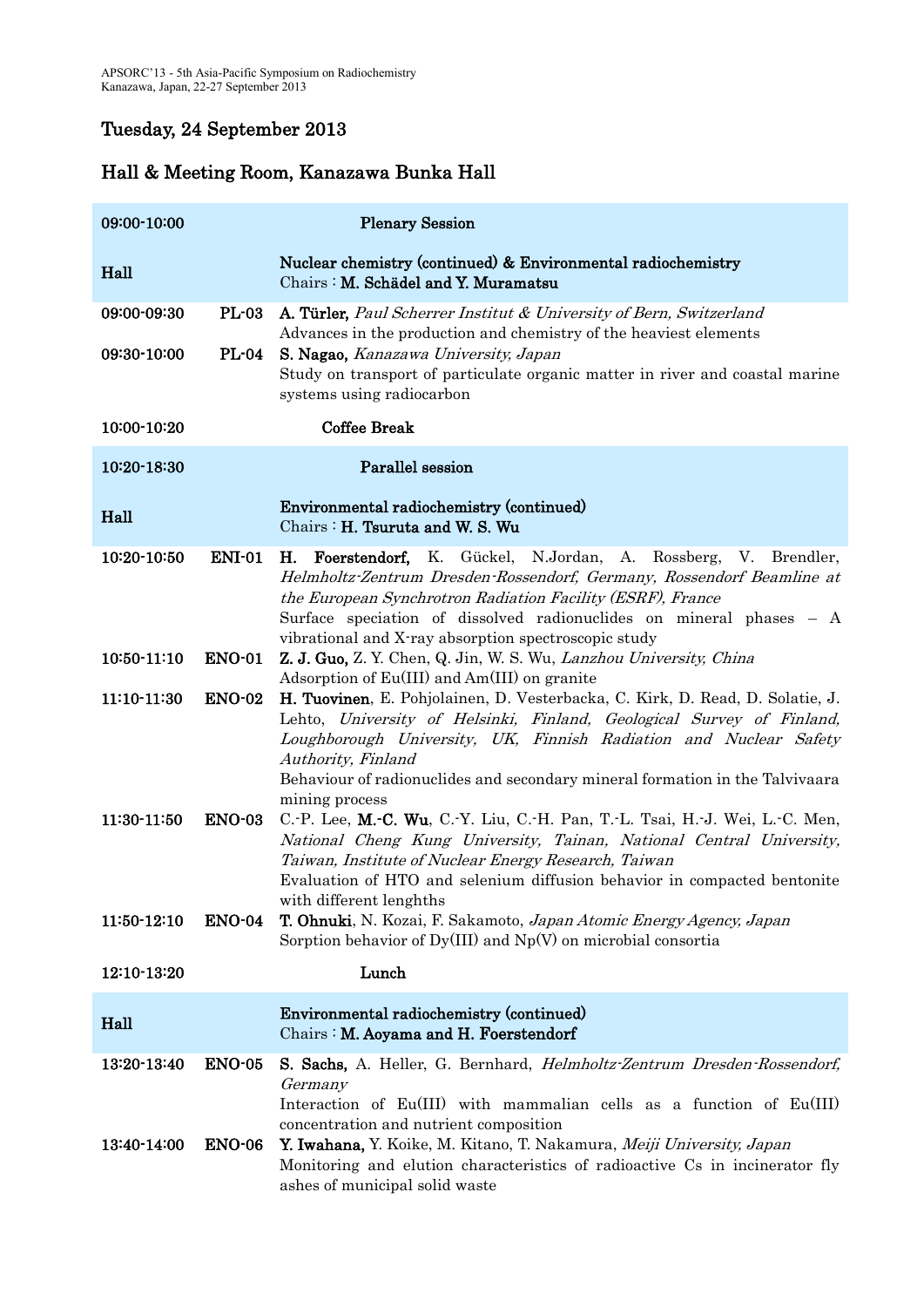APSORC'13 - 5th Asia-Pacific Symposium on Radiochemistry Kanazawa, Japan, 22-27 September 2013

| 14:00-14:20 | <b>ENO-07</b> | <b>J. Krmela,</b> Ústav Jaderného Výzkumu Řež a.s., The Czech Republic                                                                                                                                                                                                                                                                                                                                                             |
|-------------|---------------|------------------------------------------------------------------------------------------------------------------------------------------------------------------------------------------------------------------------------------------------------------------------------------------------------------------------------------------------------------------------------------------------------------------------------------|
| 14:20-14:40 | <b>ENO-08</b> | The issue of separation of uranium from drinking water in the Czech Republic<br>K. Masumoto, A. Toyoda, H. Matsumura, T. Kunifuda, <i>High Energy</i><br>Accelerator Research Organization, Japan, Tokyo Nuclear Service, Japan                                                                                                                                                                                                    |
| 14:40-15:00 | <b>ENO-09</b> | Air-born contamination caused in a high-energy proton accelerator room<br>H. W. Gäggeler, L. Tobler, M. Schwikowski, Paul Scherrer Institut,<br>Switzerland                                                                                                                                                                                                                                                                        |
| 15:00-15:20 | <b>ENO-10</b> | Application of 210Pb in Glaciology<br>A. Sakaguchi, A. Kadokura, P. Steier, Y. Takahashi, K. Shizuma, T. Nakakuki,<br>M. Yamamoto, Hiroshima University, Japan, University of Vienna, Austria,<br>Kanazawa University, Japan<br>Depth distributions of uranium-236 and cesium-137 in the Japan Sea; toward<br>the potential use as a new oceanic circulation tracer                                                                |
| 15:20-15:40 |               | <b>Coffee Break</b>                                                                                                                                                                                                                                                                                                                                                                                                                |
| Hall        |               | Environmental radiochemistry & Fukushima issues (continued)<br>Chairs: S. Nakayama and R. Sudowe                                                                                                                                                                                                                                                                                                                                   |
| 15:40-16:10 | <b>ENI-02</b> | J. V. Kratz, Johannes Gutenberg-University of Mainz, Germany<br>Ultratrace Analysis of Long-lived Radionuclides by Resonance Ionization<br>Mass Spectrometry (RIMS)                                                                                                                                                                                                                                                                |
| 16:10-16:30 | <b>ENO-11</b> | J.-H. Park, S. Lee, Y.-G. Ha, S. A Lee, K. Jeong, K. Song, Korea Atomic Energy<br>Research Institute, Korea<br>The bulk analysis with TIMS measurements preformed in KAERI for nuclear<br>safeguards                                                                                                                                                                                                                               |
| 16:30-16:50 | <b>ENO-12</b> | W. Bu, J. Zheng, Q. Guo, T. Aono, K. Tagami, S. Uchida, Peking University,<br>China, National Institute of Radiological Sciences, Japan<br>Determination of plutonium isotopes at ultratrace level in seawater samples<br>by sector-field ICP-MS combined with chromatographic separation                                                                                                                                          |
| 16:50-17:10 | <b>ENO-13</b> | I. Milanović, Ž. Grahek, Ruđer Bošković Institute, Croatia<br>Semi-automated procedure for the determination of <sup>89,90</sup> Sr in environmental<br>samples by Cherenkov counting                                                                                                                                                                                                                                              |
| 17:10-17:40 | <b>FKI-04</b> | K. Minato, Japan Atomic Energy Agency, Japan<br>Research and development towards decommissioning of Fukushima Daiichi<br><b>Nuclear Power Plants</b>                                                                                                                                                                                                                                                                               |
| 17:40-18:00 | <b>FKO-09</b> | Y. Oura, M. Ebihara, H. Tsuruta, T. Nakajima, T. Ohara, M. Ishimoto, Y.<br>Katsumura, Tokyo Metropolitan University, Japan, The University of Tokyo,<br>Japan, National Institute for Environmental Studies, Japan<br>Determination of atmospheric radiocesium on filter tapes used at automated<br>monitoring stations for estimation of transport pathways of<br>SPM<br>radionuclides from Fukushima Daiichi Nuclear Power Plant |
| 18:00-18:20 | <b>FKO-10</b> | K. Hirose, Sophia University, Japan<br>Two-years trend of monthly Cs-137 deposition observed within 300 km of the<br>Fukushima Dai-ichi Nuclear Power Plant                                                                                                                                                                                                                                                                        |
| 18:20-18:50 |               | Mounting of posters                                                                                                                                                                                                                                                                                                                                                                                                                |
| 18:50-20:00 |               | Poster session 2                                                                                                                                                                                                                                                                                                                                                                                                                   |
|             |               |                                                                                                                                                                                                                                                                                                                                                                                                                                    |
| 10:20-15:20 |               | Parallel session                                                                                                                                                                                                                                                                                                                                                                                                                   |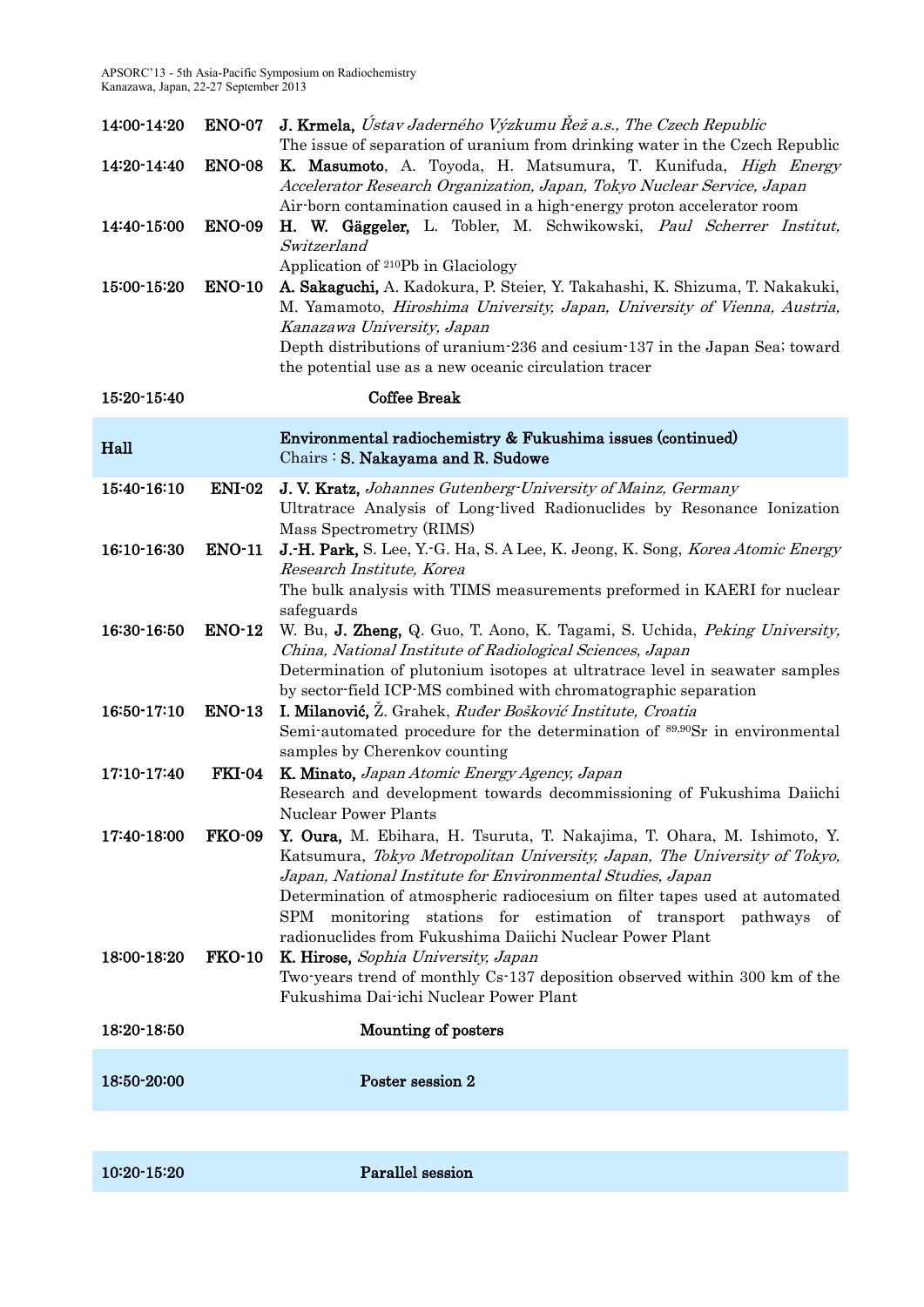| Meeting<br>Room |               | Nuclear chemistry (continued)<br>Chairs : H. Kudo and H. W. Gäggeler                                                                                                                                                                                                                                                                                                                                                                                                                                                                                                                                                                                                                                                                                                                                                                                                                                                                                                                                                                                                                             |
|-----------------|---------------|--------------------------------------------------------------------------------------------------------------------------------------------------------------------------------------------------------------------------------------------------------------------------------------------------------------------------------------------------------------------------------------------------------------------------------------------------------------------------------------------------------------------------------------------------------------------------------------------------------------------------------------------------------------------------------------------------------------------------------------------------------------------------------------------------------------------------------------------------------------------------------------------------------------------------------------------------------------------------------------------------------------------------------------------------------------------------------------------------|
| 10:20-10:50     | $NCI-01$      | <b>S. Dmitriev,</b> The Flerov Laboratory of Nuclear Reactions, Russia<br>Synthesis and study of properties of superheavy elements: status, problems,<br>and prospects                                                                                                                                                                                                                                                                                                                                                                                                                                                                                                                                                                                                                                                                                                                                                                                                                                                                                                                           |
| 10:50-11:20     | <b>NCI-02</b> | Ch. E. Düllmann, Johannes Gutenberg University of Mainz, Germany<br>The search for new chemical elements and the possibilities to synthesize<br>transactinide "chemistry" isotopes                                                                                                                                                                                                                                                                                                                                                                                                                                                                                                                                                                                                                                                                                                                                                                                                                                                                                                               |
| 11:20-11:50     | NCI-03        | H. Haba, RIKEN, Japan<br>Production and decay studies of transactinide nuclides with GARIS at RIKEN                                                                                                                                                                                                                                                                                                                                                                                                                                                                                                                                                                                                                                                                                                                                                                                                                                                                                                                                                                                              |
| 11:50-12:10     | <b>NCO-06</b> | V. Pershina, GSI Helmholtzzentrum für Schwerionenforschung, Germany<br>Theoretical predictions of the electronic structure and properties of the<br>heaviest elements                                                                                                                                                                                                                                                                                                                                                                                                                                                                                                                                                                                                                                                                                                                                                                                                                                                                                                                            |
| 12:10-13:20     |               | Lunch                                                                                                                                                                                                                                                                                                                                                                                                                                                                                                                                                                                                                                                                                                                                                                                                                                                                                                                                                                                                                                                                                            |
| Meeting<br>Room |               | Nuclear chemistry (continued)<br>Chairs: Y. Nagame and S. Dmitriev                                                                                                                                                                                                                                                                                                                                                                                                                                                                                                                                                                                                                                                                                                                                                                                                                                                                                                                                                                                                                               |
| 13:20-13:40     | <b>NCO-07</b> | D. Rudolph, U. Forsberg, P. Golubev, L. G. Sarmiento, A. Yakushev, L.-L.<br>Andersson, Ch. E. Düllmann, J. M. Gates, K. E. Gregorich, F. P. Heßberger,<br>R.-D. Herzberg, J. Khuyagbaatar, J. V. Kratz, K. Rykaczewski, M. Schädel, S.<br>Åberg, D. Ackermann, M. Block, H. Brand, B. G. Carlsson, D. Cox, X. Derkx,<br>A. Di Nitto, K. Eberhardt, J. Even, C. Fahlander, J. Gerl, C. J. Gross, E. Jäger,<br>B. Kindler, J. Krier, I. Kojouharov, N. Kurz, B. Lommel, A. Mistry, C. Mokry,<br>H. Nitsche, J. P. Omtvedt, P. Papadakis, I. Ragnarsson, J. Runke, H.<br>Schaffner, B. Schausten, P. Thörle-Pospiech, T. Torres, A. Türler, A. Ward, D.<br>Ward, N. Wiehl, Lund University, Sweden, GSI Helmholtzzentrum für<br>Schwerionenforschung, Germany, Helmholtz Institute Mainz, Germany,<br>Johannes Gutenberg-University of Mainz, Germany, Lawrence Berkeley<br>National Laboratory, USA, University of Liverpool, Oak Ridge National<br>Laboratory, USA, Japan Atomic Energy Agency, Japan, Paul Scherrer Institut,<br>Switzerland<br>Spectroscopy of element 115 decay chains         |
| 13:40-14:00     | <b>NCO-08</b> | A. Yakushev, GSI Helmholtzzentrum für Schwerionenforschung, Germany<br>Chemistry at one-atom-per-week level                                                                                                                                                                                                                                                                                                                                                                                                                                                                                                                                                                                                                                                                                                                                                                                                                                                                                                                                                                                      |
| 14:00-14:20     | <b>NCO-09</b> | J. Even, A. Yakushev, Ch. E. Düllmann, H. Haba, M. Asai, T. Sato, H. Brand,<br>A. Di Nitto, R. Eichler, F. Fangli, W. Hartmann, M. Huang, E. Jäger, D. Kaji, J.<br>Kanaya, Y. Kaneya, J. Khuyagbaatar, B. Kindler, J. V. Kratz, J. Krier, Y.<br>Kudou, N. Kurz, B. Lommel, S. Miyashita, K. Morimoto, K. Morita, Y.<br>Nagame, H. Nitsche, K. Ooe, M. Schädel, J. Steiner, T. Sumita, K. Tanaka, A.<br>Toyoshima, K. Tsukada, A. Türler, I. Usoltsev, Y. Wakabayashi, Y. Wang, N.<br>Wiehl1, S. Yamaki, Q. Zhi, <i>Helmhotz-Institut Mainz, Germany, GSI</i><br>Schwerionenforschung,<br>Helmholtzzentrum<br>für<br>Germany,<br>Johannes<br>Gutenberg-University of Mainz, Germany, RIKEN, Japan, Japan Atomic<br>Energy Agency, Japan, University of Bern, Switzerland, Paul Scherrer<br>Institut, Switzerland, Institute of Modern Physics, China, University of<br>California, USA, Lawrence Berkeley National Laboratory, USA, Niigata<br>University, Japan, Saitama University, Japan<br>$Sg(CO)$ The first organometallic transactinde complex opening a window to<br>a new compound class |
| 14:20-14:40     | $NCO-10$      | H. Nitsche, G. K. Pang, J. M. Gates, K. E. Gregorich N. E. Esker, O. R. Gothe,<br>University of California, USA, Lawrence Berkeley National Laboratory, USA<br>Superheavy element $Z$ and $A$ measurements at the Berkeley Gas-Filled                                                                                                                                                                                                                                                                                                                                                                                                                                                                                                                                                                                                                                                                                                                                                                                                                                                            |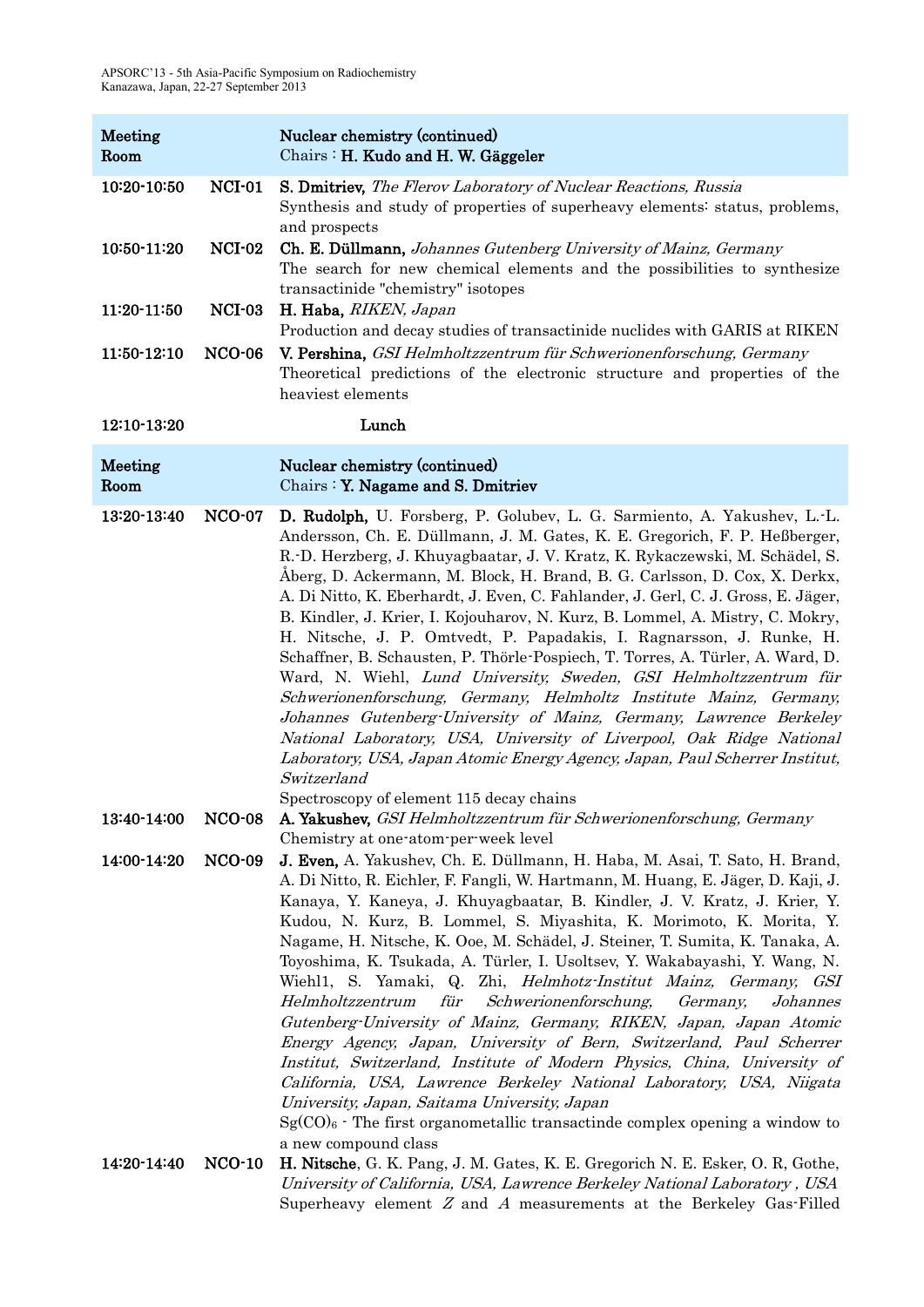Separator

| 14:40-15:00<br>15:00-15:20 | $NCO-11$<br>$NCO-12$ | <b>R. Eichler</b> , I. Usoltsev, J. P. Omtvedt, O. V. Petrushkin, D. Piguet, A. V.<br>Sabel'nikov, A. Türler, G. K. Vostokin, A. V. Yeremin, Paul Scherrer Institute,<br>Switzerland, University of Bern, Switzerland, The Flerov Laboratory of<br>Nuclear Reactions, Russia, University of Oslo, Norway<br>Intermetallic actinide compounds for SHE production targets<br>T. K. Sato, M. Asai, N. Sato, Y. Kaneya, K. Tsukada, A. Toyoshima, S.<br>Miyashita, Y. Nagame, M. Schädel, A. Osa, S. Ichikawa, K. Ooe, T. Stora, J. V.                                                                                                                                                                                                       |
|----------------------------|----------------------|------------------------------------------------------------------------------------------------------------------------------------------------------------------------------------------------------------------------------------------------------------------------------------------------------------------------------------------------------------------------------------------------------------------------------------------------------------------------------------------------------------------------------------------------------------------------------------------------------------------------------------------------------------------------------------------------------------------------------------------|
|                            |                      | Kratz, Japan Atomic Energy Agency, Japan, Ibaraki University, Japan,<br>RIKEN, Japan, Niigata University, Japan, ISOLDE, CERN, Switzerland,<br>Johannes Gutenberg-University of Mainz, Germany<br>The first successful observation of mass-separated lawrencium (Lr, $Z = 103$ )<br>ions with ISOL technique                                                                                                                                                                                                                                                                                                                                                                                                                             |
| 15:20-15:40                |                      | <b>Coffee Break</b>                                                                                                                                                                                                                                                                                                                                                                                                                                                                                                                                                                                                                                                                                                                      |
| Meeting<br>Room            |                      | Nuclear energy chemistry<br>Chairs: Z. Yoshida and S. Clark                                                                                                                                                                                                                                                                                                                                                                                                                                                                                                                                                                                                                                                                              |
| 15:40-16:10                | <b>NEI-01</b>        | Z. F. Chai, Institute of High Energy Physics, China<br>Nuclear energy chemistry in China: present status and future perspectives                                                                                                                                                                                                                                                                                                                                                                                                                                                                                                                                                                                                         |
| 16:10-16:40                | <b>NEI-02</b>        | A. Goswami, Bhabha Atomic Research Centre, India<br>Evaluation of new extractants relevant to the back-end of nuclear fuel cycle                                                                                                                                                                                                                                                                                                                                                                                                                                                                                                                                                                                                         |
| 16:40-17:00                | <b>NEO-01</b>        | E. Löfström-Engdahl, E. Aneheim, C. Ekberg, H. Elfversson, G. Skarnemark,<br>Chalmers University of Technology, Sweden<br>Hexanoic acid as alternative diluent in a GANEX process based on TBP and                                                                                                                                                                                                                                                                                                                                                                                                                                                                                                                                       |
| 17:00-17:20                | <b>NEO-02</b>        | CyMe4-BTBP<br>Y. Tomobuchi, Y. Tachibana, M. Nomura, T. Suzuki, Nagaoka University of<br>Technology, Japan, Tokyo Institute of Technology, Japan<br>Effect of alcohols on separation behavior of rare earth elements using                                                                                                                                                                                                                                                                                                                                                                                                                                                                                                               |
| 17:20-17:40                | <b>NEO-03</b>        | benzimidazole-type anion-exchange resin in nitric acid solutions<br>F. Poineau, P. Weck, B. P. Burton-Pye, A. Maruk, G. Kirakosyan, I. Denden,<br>D., B. Rego, E. V. Johnstone, W. Kerlin, E. Kim, M. Ferrier, A. P. Sattelberger,<br>W. Lukens, M. Fattahi, L. C. Francesconi, K. E. German, K. R. Czerwinski,<br>University of Nevada Las Vegas, USA, Sandia National Laboratories, USA,<br>Hunter college of the City University of New York, USA, A. N. Frumkin<br>Institute of Physical Chemistry and Electrochemistry, Russia, Ecoles des<br>Mines de Nantes, France, Argonne National Laboratory, USA, Lawrence<br>Berkeley National Laboratory, USA<br>Speciation and reactivity of heptavalent technetium in concentrated acids |
| 17:40-18:00                | <b>NEO-04</b>        | A. Braatz, M. Nilsson, University of California, Irvine, USA<br>Fluorescence studies of complex stoichiometry of metal ions in extraction<br>systems combining dibutyl phosphoric acid and tri-n-butyl phosphate                                                                                                                                                                                                                                                                                                                                                                                                                                                                                                                         |
| 18:00-18:20                | <b>NEO-05</b>        | R. Chen, H. Tanaka, M. Asai, C. Fukushima, T. Kawamoto, M. Ishizaki, M.<br>Kurihara, M. Arisaka, T. Nankawa M. Watanabe, National Institute of<br>Advanced Industrial Science and Technology, Japan, Yamagata University,<br>Japan, Japan Atomic Energy Agency, Japan<br>Column study on electrochemical separation of cesium ions from wastewater<br>using copper hexacyanoferrate film                                                                                                                                                                                                                                                                                                                                                 |
| 18:20 18:50                |                      | Mounting of posters                                                                                                                                                                                                                                                                                                                                                                                                                                                                                                                                                                                                                                                                                                                      |
| 18:50-20:00                |                      | Poster session 2                                                                                                                                                                                                                                                                                                                                                                                                                                                                                                                                                                                                                                                                                                                         |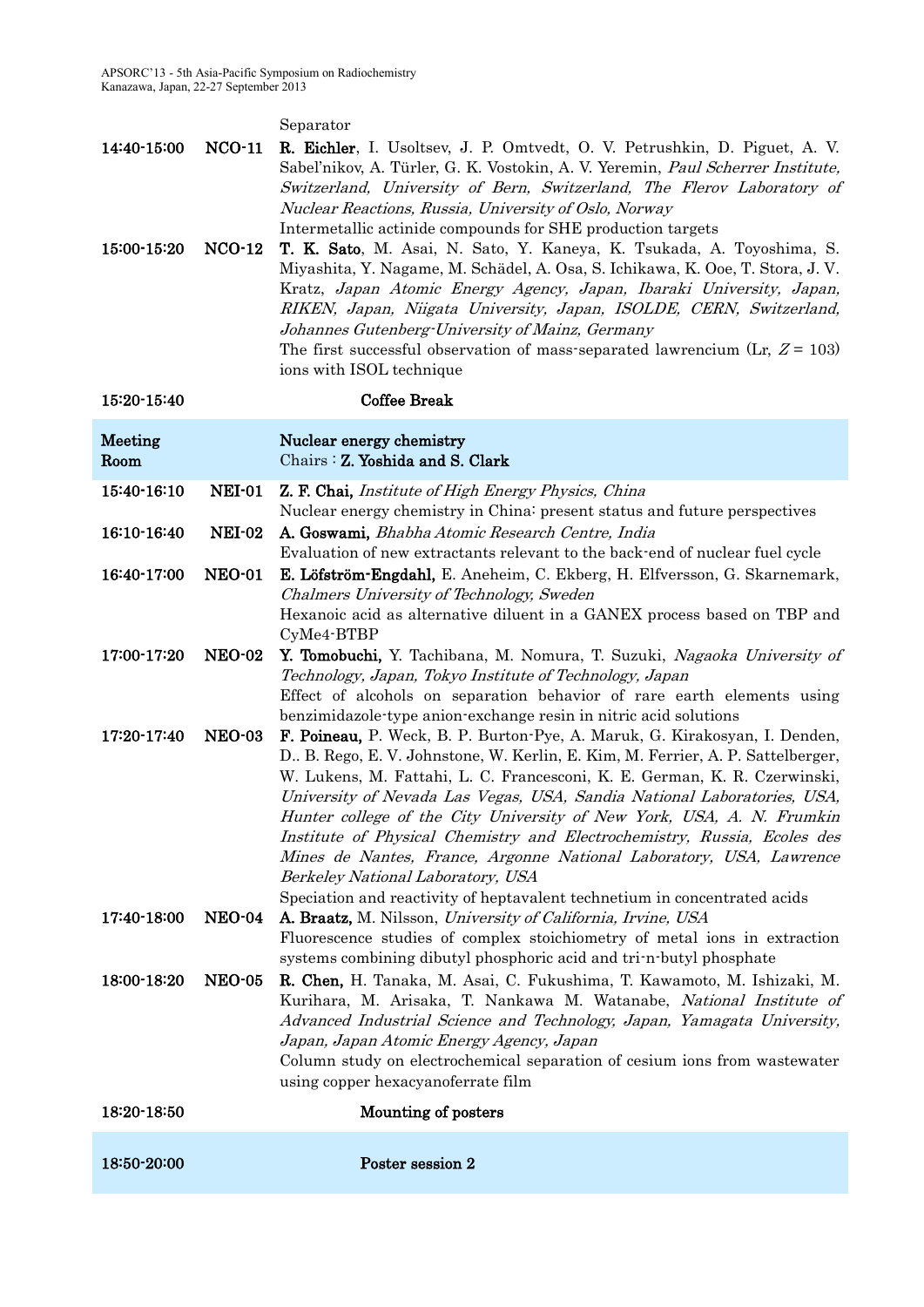# Wednesday, 25 September 2013

| 09:00-10:00     |              | <b>Plenary Session</b>                                                                                                                                                                                                                                                                           |
|-----------------|--------------|--------------------------------------------------------------------------------------------------------------------------------------------------------------------------------------------------------------------------------------------------------------------------------------------------|
| Hall            |              | Actinide chemistry & Radiopharmaceutical chemistry and Nuclear medicine<br>Chairs: T. Yaita and S. Srivastava                                                                                                                                                                                    |
| 09:00-09:30     | $PL-05$      | M. A. Denecke, University of Manchester, UK                                                                                                                                                                                                                                                      |
| 09:30-10:00     | <b>PL-06</b> | Actinide speciation using synchrotron-based methods<br>J. Hatazawa, Osaka University, Japan<br>Radionuclides in diagnostic nuclear medicine                                                                                                                                                      |
| 10:00-10:20     |              | <b>Coffee Break</b>                                                                                                                                                                                                                                                                              |
| 10:20-12:00     |              | Parallel session                                                                                                                                                                                                                                                                                 |
| Hall            |              | Radiopharmaceutical chemistry and Nuclear medicine (continued)<br>Chairs: J. Hatazawa and A. Türler                                                                                                                                                                                              |
| 10:20-10:50     | $RPI-01$     | D. S. Wilbur, D. K. Hamlin, M. K. Chyan, E. Balkin, J. M. Pagel, O. W. Press,<br>B. M. Sandmaier, University of Washington, USA, Fred Hutchinson Cancer<br>Research Center, USA<br>Addressing challenges in preparation of <sup>211</sup> At-labeled biomolecules for use in                     |
| 10:50-11:20     | $RPI-02$     | targeted alpha therapy<br>M. Maiti, S. Lahiri, <i>Indian Institute of Technology Roorkee</i> , <i>India</i> , <i>Saha</i><br>Institute of Nuclear Physics, India<br>Generation of nuclear data for the production of ${}^{97}Ru$ from ${}^{12}C + {}^{89}Y$ reaction                             |
| 11:20-11:40     | $RPO-01$     | <b>E. Aneheim,</b> S. Lindegren1, H. Jensen, Sahlgrenska Academy at Gothenburg<br>University, Sweden, Cyclotron and PET Unit, Denmark<br>Towards an automatic procedure for the production of astatinated antibodies                                                                             |
| 11:40-12:00     | $RPO-02$     | Y. Hatsukawa, K. Hashimoto, K. Tsukada, T. Sato, M. Asai, A. Toyoshima, Y.<br>Nagai, T. Tanimori, S. Sonoda, S. Kabuki, H, Saji, H. Kimura, Japan Atomic<br>Energy Agency, Japan, Kyoto University, Japan, Tokai University, Japan<br>Production of <sup>95m</sup> Tc for compton camera imaging |
| 12:00-13:20     |              | Group photo (Hall) and Lunch                                                                                                                                                                                                                                                                     |
| 10:20-12:00     |              | Parallel session                                                                                                                                                                                                                                                                                 |
| Meeting<br>Room |              | Actinide chemistry (continued)<br>Chairs: M. Watanabe and A. Goswami                                                                                                                                                                                                                             |
| 10:20-10:50     | $ACI-01$     | J. Su, J. Li, Tsinghua University, China<br>Relativistic quantum chemical studies<br>electronic<br>on<br>structures<br>and<br>photoelectron spectra of actinide complexes                                                                                                                        |
| 10:50-11:20     | $ACI-02$     | Y. Kitatsuji, Japan Atomic Energy Agency, Japan                                                                                                                                                                                                                                                  |
| 11:20-11:40     | $ACO-01$     | Flow electrolysis of actinide ions utilizing electrocatalysis<br>A. Kirishima, N. Sato, Tohoku University, Japan<br>Determination of the thermodynamic quantities of U(VI) complexation with<br>"aliphatic" and "aromatic" di-carboxylic acids by calorimetry                                    |
| 11:40-12:00     | $ACO-02$     | H. Hayashi, M. Akabori, K. Minato, Japan Atomic Energy Agency, Japan<br>Electrochemical behavior of americium in NaCl-2CsCl melt                                                                                                                                                                 |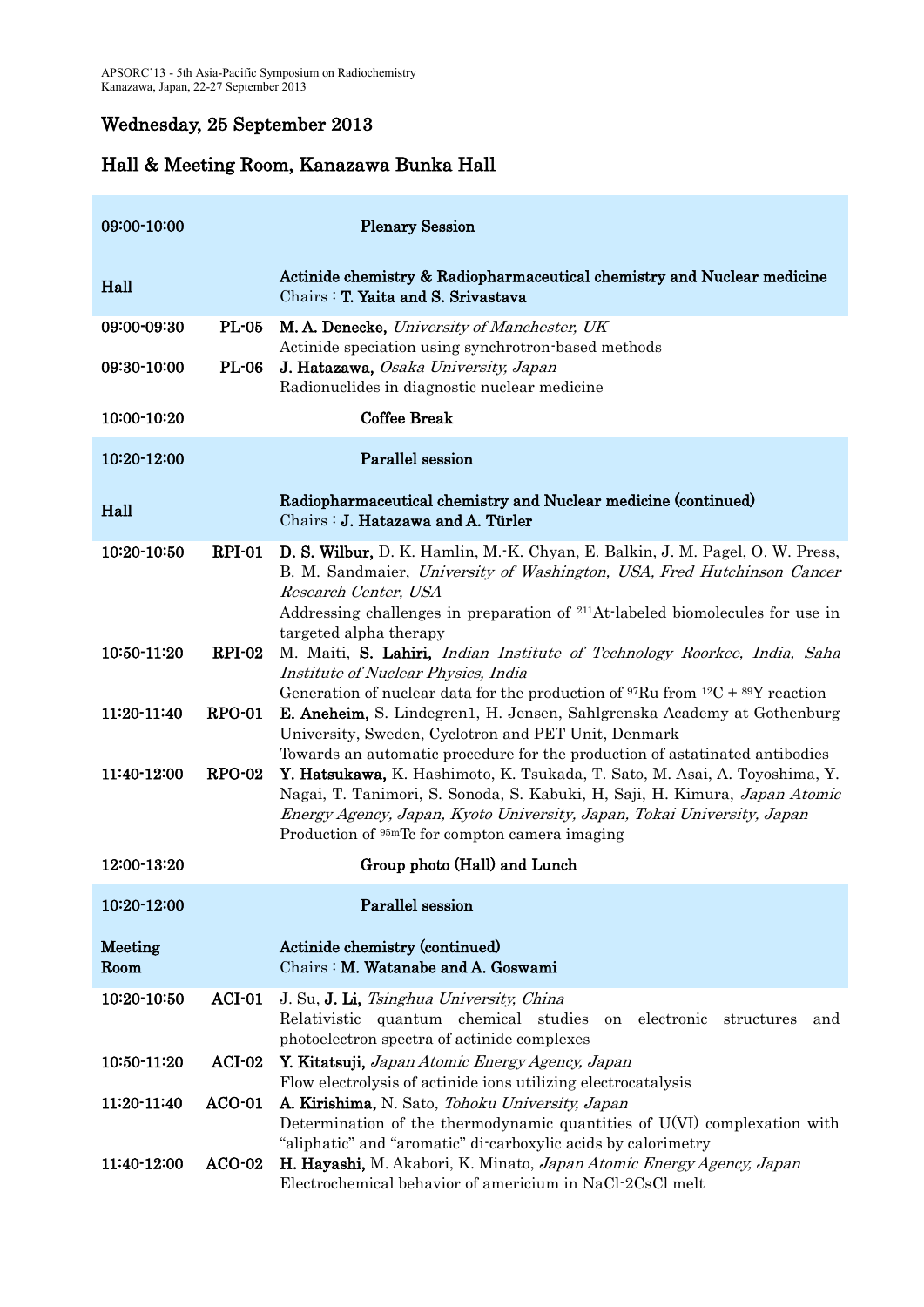| 12:10-13:20     |               | Group photo (Hall) and Lunch                                                                                                                                                                                                                                                                                                                                             |
|-----------------|---------------|--------------------------------------------------------------------------------------------------------------------------------------------------------------------------------------------------------------------------------------------------------------------------------------------------------------------------------------------------------------------------|
| 13:20-15:20     |               |                                                                                                                                                                                                                                                                                                                                                                          |
| Hall            |               | Japan Society of Nuclear and Radiochemical Sciences (JNRS) General<br>Assembly for Member of JNRS                                                                                                                                                                                                                                                                        |
| 13:20-14:20     |               | <b>JNRS General Assembly</b>                                                                                                                                                                                                                                                                                                                                             |
| 14:20-15:20     |               | <b>JNRS</b> Meeting                                                                                                                                                                                                                                                                                                                                                      |
| 15:20-15:40     |               | <b>Coffee Break</b>                                                                                                                                                                                                                                                                                                                                                      |
| 15:40-17:20     |               | Parallel session                                                                                                                                                                                                                                                                                                                                                         |
| Hall            |               | Radiopharmaceutical chemistry and Nuclear medicine & Fukushima issues<br>(continued)<br>Chairs: T. Ohnuki and D. S. Wilbur                                                                                                                                                                                                                                               |
| 15:40-16:00     | $RPO-03$      | L. Safavi-Tehrani, G. E. Miller, M. Nilsson, University of California Irvine,<br><b>USA</b><br>Production of high specific activity radiolanthanides for medical purposes                                                                                                                                                                                                |
| 16:00-16:20     | <b>FKO-11</b> | using the UC Irvine TRIGA Reactor<br>S. LaZar, E. Rasmussen, P. Stamets, Department of Energy (DOE), USA, San<br>Diego State University, USA, Fungi Perfecti Research Laboratories, USA<br>Mycoremediation:<br>fungus-based<br>soil<br>remediation<br>of<br>radioisotope<br>contamination                                                                                |
| 16:20-16:40     | <b>FKO-12</b> | K. Minami, T. Funabashi, R. Kamimura, T. Yasutaka, H. Tanaka, A.<br>Kitajima, H. Ogawa, T. Kawamoto, National Institute of Advanced Industrial<br>Science and Technology, Japan, Tokyo Power Technology Ltd., Japan<br>Automatic Cs-uptake device for radioactive-Cs evaluation in environmental<br>water                                                                |
| 16:40-17:00     | $FKO-13$      | K. Minami, H. Ogawa, H. Tanaka, A. Takahashi, T. Uchida, A. Kitajima, D.<br>Parajuli, T. Kawamoto, M. Yamaguchi, M. Osada, N. Otake, S. Sato, R.<br>Kamimura, Y. Hakuta, The National Institute of Advanced Industrial Science<br>and Technology, Japan, Tokyo Power Technology Ltd., Japan<br>Pilot plant for volume reduction of Cs-contaminated combustible materials |
| 17:00-17:20     | <b>FKO-14</b> | D. Parajuli, H. Tanaka, S. Fukuda, R. Kamimura, T. Kawamoto, The National<br>Institute of Advanced Industrial Science and Technology, Japan, Tokyo Power<br>Technology Ltd., Japan<br>Decontamination of radioactive cesium from ash and soil                                                                                                                            |
| 15:40-17:20     |               | Parallel session                                                                                                                                                                                                                                                                                                                                                         |
| Meeting<br>Room |               | Actinide chemistry & Nuclear chemistry (continued)<br>Chairs: H. Haba and Ch. E. Düllmann                                                                                                                                                                                                                                                                                |
| 15:40-16:00     | $ACO-03$      | T.-H. Park, Y. S. Choi, J.-H. Park, J.-Y. Kim, S.-E. Bae, Y.-H. Cho, J.-W. Yeon,<br>K. Song, Korea Atomic Energy Research Institute, Korea<br>Rapid radioanalytical determination of U, Pu, and Am in radioactive wastes<br>via extraction chromatography, alpha spectrometry, and thermal ionization                                                                    |
| 16:00-16:20     | $ACO-04$      | mass spectrometry<br>N. Aoyagi, M. Watanabe, A. Kirishima, N. Sato, T. Kimura, Japan Atomic<br>Energy Agency, Japan, Tohoku University, Japan<br>Luminescence spectroscopy of uranium complexes in non-aqueous media                                                                                                                                                     |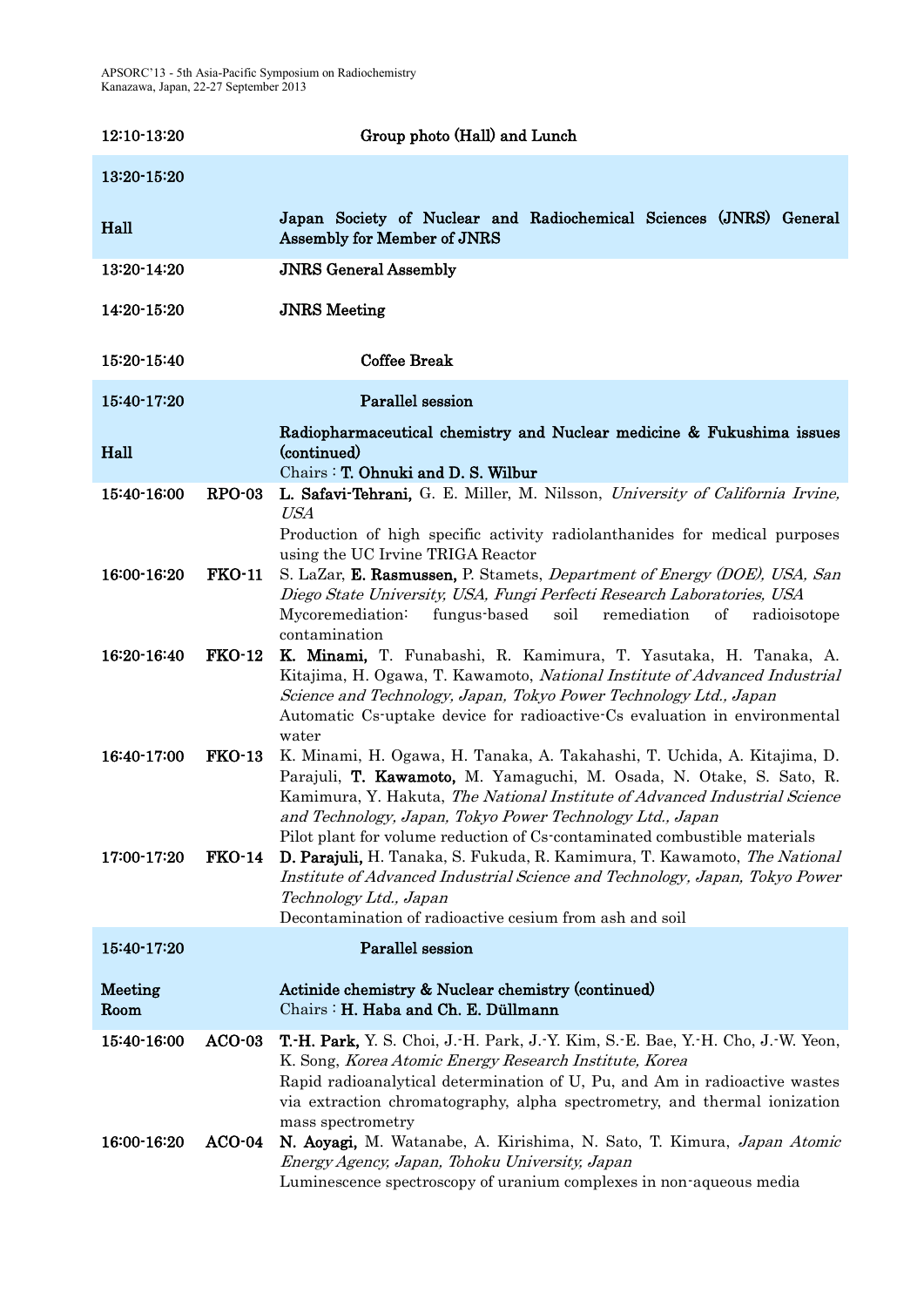| 16:20-16:40   | $NCO-13$ | A. Toyoshima, S. Miyashita, M. Asai, T. K. Sato, Y. Kaneya, K. Tsukada, Y.      |
|---------------|----------|---------------------------------------------------------------------------------|
|               |          | Kitatsuji, Y. Nagame, M. Schädel, H. V. Lerum, J. P. Omtvedt, Y. Oshimi, K.     |
|               |          | Ooe, Y. Kitayama, A. Yokoyama, A. Wada, Y. Oura, H. Haba, J. Kanaya, M.         |
|               |          | Huang, Y. Komori, T. Yokokita, Y. Kasamatsu, A. Shinohara, V. Pershina, J. V.   |
|               |          |                                                                                 |
|               |          | Kratz, Japan Atomic Energy Agency, Japan, University of Oslo, Norway,           |
|               |          | Niigata University, Japan, Kanazawa University, Japan, Tokyo Metropolitan       |
|               |          | University, Japan, RIKEN, Japan, Osaka University, GSI Helmholtzzentrum         |
|               |          | für Schwerionenforschung, Germany, Johannes Gutenberg-University of             |
|               |          | Mainz, Germany                                                                  |
|               |          | Chemical studies of Mo and W in preparation of a seabogrium (Sg) reduction      |
|               |          | experiment using MDG, FEC, and SISAK                                            |
| 16:40 - 17:00 | $NCO-14$ | P. Steinegger, R. Dressler, R. Eichler, A. Türler, Paul Scherrer Institute,     |
|               |          | Switzerland, University of Bern, Switzerland                                    |
|               |          | Diamond detectors for isothermal vacuum chromatography                          |
| 17:00-17:20   | $NCO-15$ |                                                                                 |
|               |          | R. Tripathi, S. Sodaye, K. Mahata, P. K. Pujari, Bhabha Atomic Research         |
|               |          | Centre, India                                                                   |
|               |          | Angular distribution of projectile like fragments in $^{16}O + ^{89}Y$ reaction |
| 17:20-17:50   |          | <b>Coffee Break</b>                                                             |
|               |          |                                                                                 |
| 17:50-18:30   |          | Plenary session                                                                 |
|               |          |                                                                                 |
|               |          | <b>JNRS Award Presentation (Open session)</b>                                   |
| Hall          |          | $Chair : T. Sasaki$                                                             |
|               |          |                                                                                 |
| 17:50-18:30   |          | T. Kimura, Japan Atomic Energy Agency, Japan                                    |
|               |          | Studies on solution chemistry of actinides and lanthanides by time-resolved     |
|               |          | laser-induced fluorescence spectroscopy                                         |
| 18:30-18:50   |          | Mounting of posters                                                             |
|               |          |                                                                                 |
|               |          |                                                                                 |
| 18:50-20:00   |          | Poster session 3                                                                |
|               |          |                                                                                 |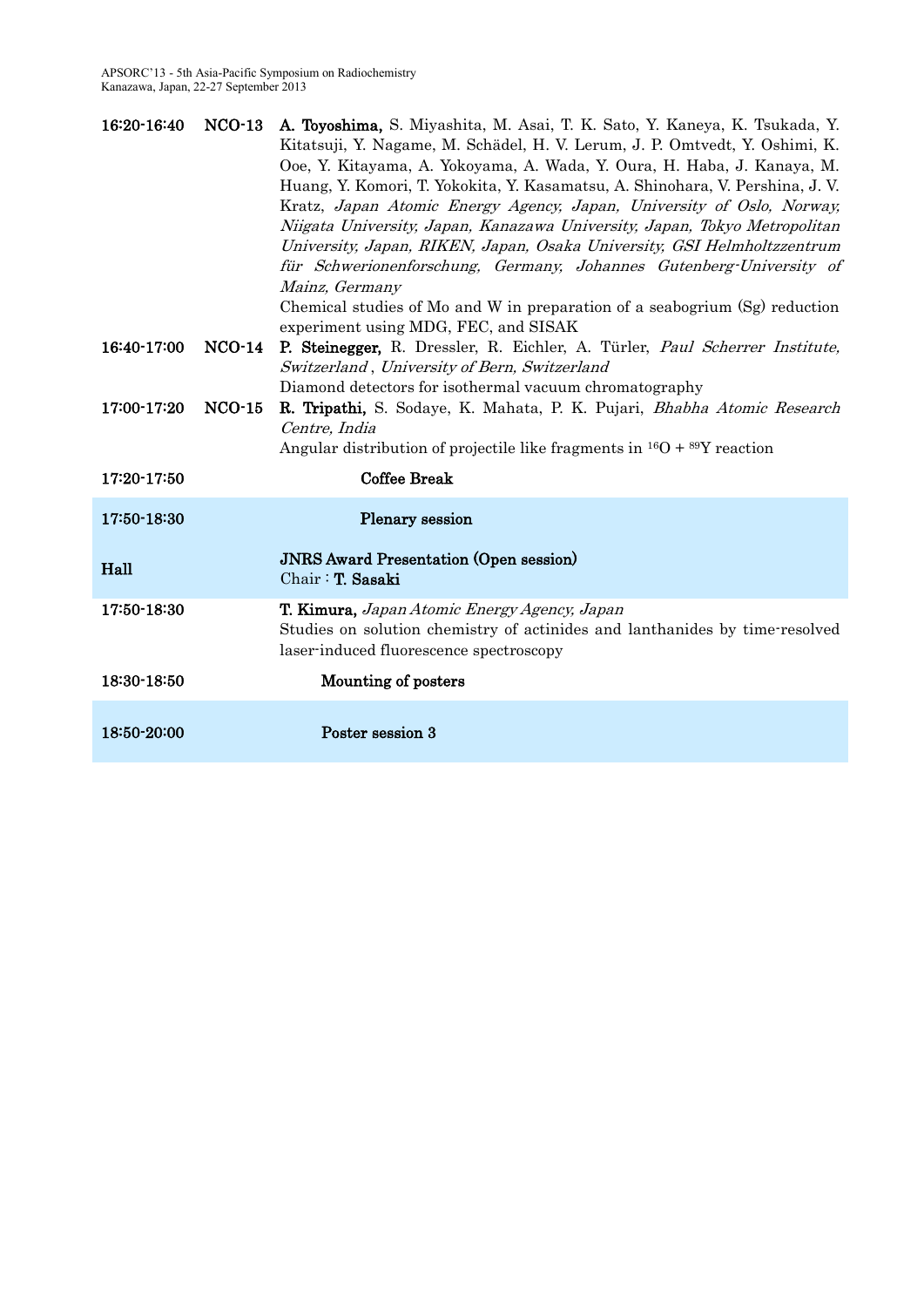# Thursday, 26 September 2013

| 09:00-10:00     |               | <b>Plenary Session</b>                                                                                                                                                                                                                                                                                                                                                                                                                                                                                                                                    |
|-----------------|---------------|-----------------------------------------------------------------------------------------------------------------------------------------------------------------------------------------------------------------------------------------------------------------------------------------------------------------------------------------------------------------------------------------------------------------------------------------------------------------------------------------------------------------------------------------------------------|
| Hall            |               | Education in nuclear and radiochemistry & Nuclear probes for material<br>science<br>Chairs : J. John and K. Kubo                                                                                                                                                                                                                                                                                                                                                                                                                                          |
| 09:00-09:30     | <b>PL-07</b>  | S. B. Clark, Washington State University, USA                                                                                                                                                                                                                                                                                                                                                                                                                                                                                                             |
| 09:30-10:00     | <b>PL-08</b>  | Preparing the next generation of radiochemists for global challenges<br>H. Ueno, RIKEN, Japan<br>Researches with stopped radioisotopes at the RIKEN RIBF facility                                                                                                                                                                                                                                                                                                                                                                                         |
| 10:00-10:20     |               | <b>Coffee Break</b>                                                                                                                                                                                                                                                                                                                                                                                                                                                                                                                                       |
| 10:20-12:10     |               | <b>Parallel</b> session                                                                                                                                                                                                                                                                                                                                                                                                                                                                                                                                   |
| Hall            |               | Nuclear probes for material science (continued)<br>Chairs : Y. Yamada and Y. Kobayashi                                                                                                                                                                                                                                                                                                                                                                                                                                                                    |
| 10:20-10:50     | NPI-01        | W. Sato, S. Komatsuda, Y. Yamada, Y. Ohkubo, Kanazawa University, Japan,<br>Tokyo University of Science, Japan, Kyoto University, Japan<br>Local structure at the In impurity site in ZnO probed by the TDPAC technique                                                                                                                                                                                                                                                                                                                                   |
| 10:50-11:10     | <b>NPO-01</b> | K. Nomura, P. de Souza, S. Hirai, N. Kojima, The University of Tokyo, Japan,<br>University of Tasmania, Australia, Tokyo Toshi University, Japan<br>Mössbauer analysis of iron ore and rapidly reduced iron ore by<br>micro-discharge                                                                                                                                                                                                                                                                                                                     |
| 11:10-11:30     | <b>NPO-02</b> | <b>J. Wang, A. I. Rykov, K. Nomura, Dalian Institute of Chemical Physics, China,</b><br>The University of Tokyo, Japan<br>Three ways to fix Cs in prussian blues                                                                                                                                                                                                                                                                                                                                                                                          |
| 11:30-11:50     | <b>NPO-03</b> | M. Kaneko, H. Dote, S. Nakashima, Hiroshima University, Japan<br>Theoretical study on Mössbauer parameters of iron assembled complexes                                                                                                                                                                                                                                                                                                                                                                                                                    |
| 11:50-12:10     | <b>NPO-04</b> | G. Yoshida, K. Ninomiya, M. Inagaki, T. U. Ito, W. Higemoto, T. Nagatomo, P.<br>Strasser, N. Kawamura, K. Shimomura, Y. Miyake, T. Miura, M. K. Kubo, A.<br>Shinohara, Osaka University, Japan, Japan Atomic Energy Agency, Japan,<br>High Energy Accelerator Research Organization, Japan, International<br>Christianity University, Japan<br>Study on muon capture process for gaseous molecules containing C and O<br>atoms                                                                                                                            |
| 12:10-13:00     |               | Lunch                                                                                                                                                                                                                                                                                                                                                                                                                                                                                                                                                     |
| 10:20-12:10     |               | Parallel session                                                                                                                                                                                                                                                                                                                                                                                                                                                                                                                                          |
| Meeting<br>Room |               | Education in nuclear and radiochemistry (continued)<br>Chairs: A. Shinohara and Y. H. Chung                                                                                                                                                                                                                                                                                                                                                                                                                                                               |
| 10:20-10:50     | $EDI-01$      | J. John, V. Čuba, M. Němec, T. Retegan, C. Ekberg, G. Skarnemark, J. Lehto,<br>T. Koivula, P. J. Scully, C. Walther, J. W. Vahlbruch, N. Evans, D. Read, E.<br>Ansoborlo, B. Hanson, L. Skipperud, B. Salbu, J. P. Omtvedt, Czech Technical<br>University in Prague, Czech Republic, Chalmers University of Technology,<br>Sweden, University of Helsinki, Finland, University of Hanover, Germany,<br>Loughborough University, Great Britain, Commissariat à l'énergie atomique<br>et aux énergies alternatives, France, Leeds University, UK, Norwegian |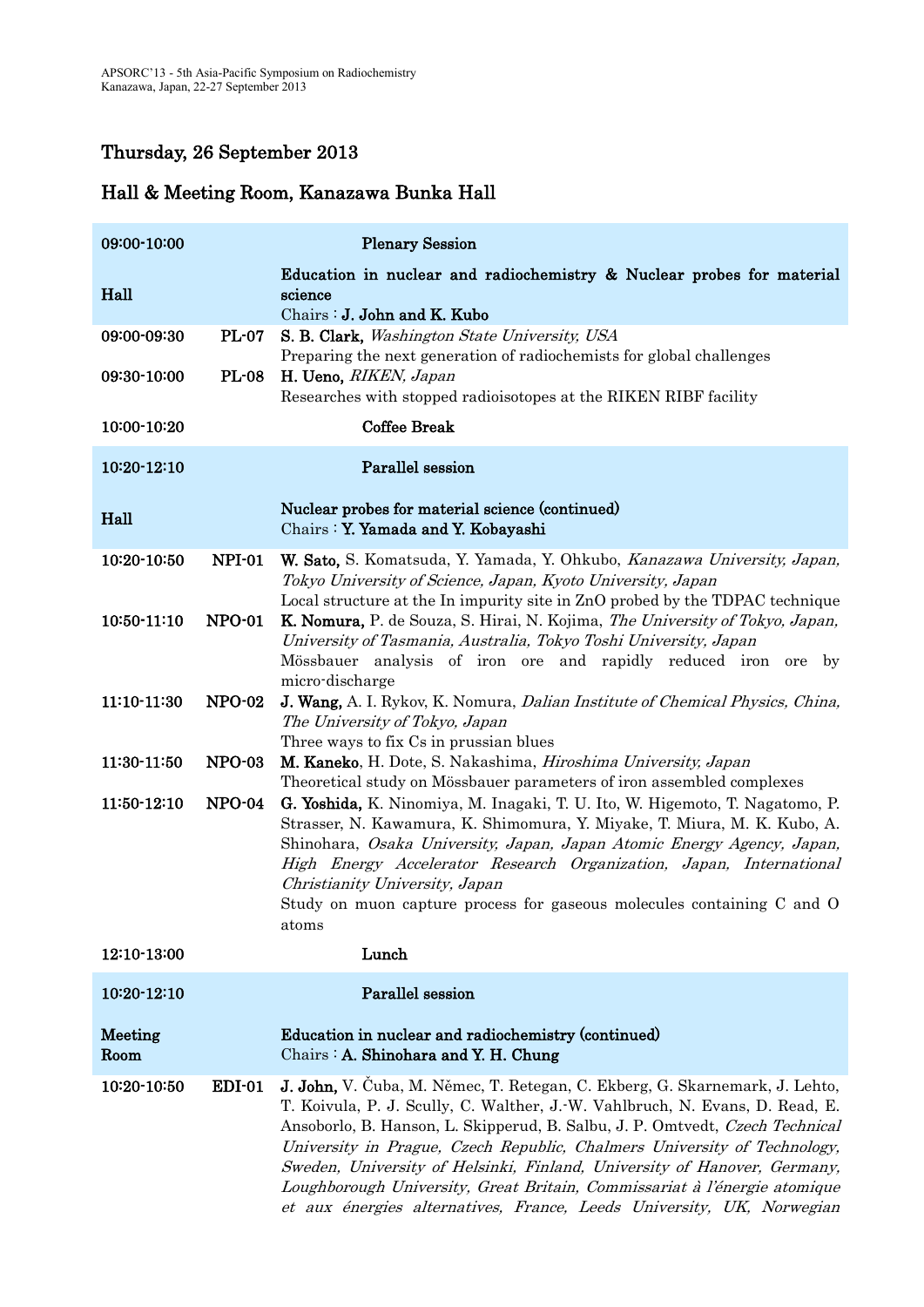| 10:50-11:20   | $EDI-02$      | University of Life Sciences, Norway, University of Oslo, Norway<br>CINCH-II Project · Next step in the coordination of education in nuclear and<br>radiochemistry in Europe<br><b>W. S. Wu.</b> Z. F. Chai, Lanzhou University, China, Institute of High Energy |
|---------------|---------------|-----------------------------------------------------------------------------------------------------------------------------------------------------------------------------------------------------------------------------------------------------------------|
|               |               | Physics, China                                                                                                                                                                                                                                                  |
|               |               | Fostering of personnel for nuclear and radiochemistry according to China's                                                                                                                                                                                      |
|               |               | NPP prospects after Fukushima Daiichi accident                                                                                                                                                                                                                  |
| 11:20-11:50   | <b>EDI-03</b> | A. Yokoyama, Kanazawa University, Japan                                                                                                                                                                                                                         |
|               |               | Post-Fukushima situation on radiation awareness activities and nuclear and                                                                                                                                                                                      |
|               |               | radiochemistry education in Japan                                                                                                                                                                                                                               |
| $11:50-12:10$ | $EDO-01$      | S. B. Sarmani, R. B. Yahaya, M. S. Yasir, A. Ab. Majid, K. S. Khoo, I. A.                                                                                                                                                                                       |
|               |               | Rahman, F. Mohamed, Universiti Kebangsaan, Malaysia                                                                                                                                                                                                             |
|               |               | Radiochemistry course in the undergraduate nuclear science program at<br>Universiti Kebangsaan Malaysia                                                                                                                                                         |
|               |               |                                                                                                                                                                                                                                                                 |
| 12:10-13:00   |               | Lunch                                                                                                                                                                                                                                                           |
| 13:00-17:30   |               | Excursion: Shirakawa-go                                                                                                                                                                                                                                         |
| 19:00-21:00   |               | Banquet at Kanazawa Excel Hotel Tokyu                                                                                                                                                                                                                           |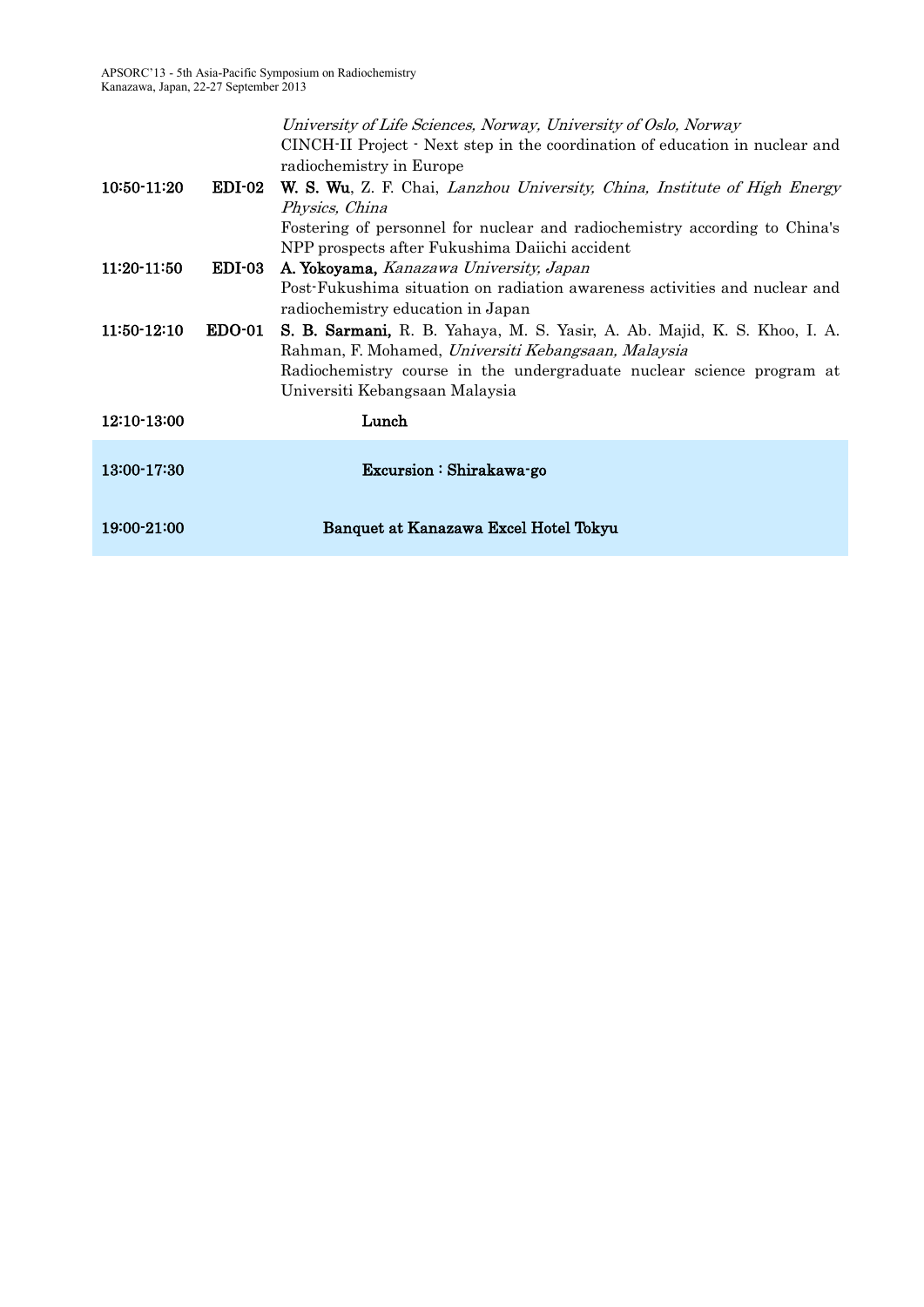# Friday, 27 September 2013

| 09:00-10:00            |               |                                                                                                                                                                                                                                                                                                                                                                                                                                                                                                                                                         |
|------------------------|---------------|---------------------------------------------------------------------------------------------------------------------------------------------------------------------------------------------------------------------------------------------------------------------------------------------------------------------------------------------------------------------------------------------------------------------------------------------------------------------------------------------------------------------------------------------------------|
| Meeting<br>Room        |               | <b>Activation analysis</b><br>Chairs : M. Ebihara and J. H. Moon                                                                                                                                                                                                                                                                                                                                                                                                                                                                                        |
| 09:00-09:30            | AAI-01        | W. M. Sanchez, Y. Shi, A. Chatt, Dalhousie University, Canada<br>Simultaneous analysis for As, Sb, and Se species in water by chemical<br>separation and neutron activation                                                                                                                                                                                                                                                                                                                                                                             |
| 09:30-10:00            | $AAI-02$      | T. Miura, R. Okumura, Y. Iinuma, S. Sekimoto, K. Takamiya, M. Ohata, A.<br>Hioki, National Metrology Institute of Japan, Japan, Kyoto University<br>Research Reactor Institute, Japan<br>Precise determination of bromine in PP resin pellet by instrumental neutron<br>activation analysis using internal standardization                                                                                                                                                                                                                              |
| 10:00-10:20            |               | <b>Coffee Break</b>                                                                                                                                                                                                                                                                                                                                                                                                                                                                                                                                     |
| 10:20-12:00            |               |                                                                                                                                                                                                                                                                                                                                                                                                                                                                                                                                                         |
| <b>Meeting</b><br>Room |               | Activation analysis (continued)<br>Chairs: T. Miura and A. Chatt                                                                                                                                                                                                                                                                                                                                                                                                                                                                                        |
| 10:20-10:40            | <b>AAO-01</b> | J. H. Moon, B. F. Ni, R. M. Theresia, N. A. Abd. Salim, B. Arporn, C. D. Vu,<br>Korea Atomic Energy Research Institute, Korea, China Institute of Atomic<br>Energy, China, National Nuclear Energy Agency, Indonesia, Malaysian<br>Nuclear Agency, Malaysia, Thailand Institute of Nuclear Technology,<br>Thailand, Vietnam Atomic Energy Agency, Vietnam<br>Analysis of most popular and/or consumed fish species by neutron activation<br>analysis in six Asian countries                                                                             |
| 10:40-11:00            | <b>AAO-02</b> | Y. Toh, M. Ebihara, K. Hara, A. Kimura, H. Harada, S. Nakamura, M.<br>Koizumi, K. Furutaka, F. Kitatani, Japan Atomic Energy Agency, Japan,<br>Tokyo Metropolitan University, Japan<br>Current status and future perspective on time-of-flight prompt gamma-ray<br>analysis combined with gamma-ray coincidence technique development                                                                                                                                                                                                                   |
| 11:00-11:20            | <b>AAO-03</b> | K. Ninomiya, M. K. Kubo, T. Nagatomo, G. Yoshida, M. Inagaki, A. Shinohara,<br>T. Suzuki, N. Kawamura, P. Strasser, K. Shimomura, Y. Miyake, Y. Kobayashi,<br>K. Ishida, W. Higemoto, S. Sakamoto, T. Saito, Osaka University, Japan,<br>International Christianity University, Japan, High Energy Accelerator<br>Research Organization, Japan, RIKEN, Japan, Japan Atomic Energy Agency,<br>Japan, National Museum of Japanese History, Japan<br>Simultaneous and multielemental analysis by muonic X-rays for inside<br>Japanese bronze and gold coin |
| 11:20-11:40            | <b>AAO-04</b> | M. Fukushima, A. Chatt, Y. Nakamura, M. Haga, S. Hoshi, T. Sakata,<br>Ishinomaki Senshu University, Japan, Dalhousie University, Canada, Meiji<br>Co., Ltd., Japan, Shokei Gakuin University, Japan<br>Rapid analysis for selenium in urine samples using the 17.4 s neutron<br>activation product <sup>77m</sup> Se                                                                                                                                                                                                                                    |
| 11:40-12:00            | <b>AAO-05</b> | N. Shirai, Y. Hidaka, S. Sekimoto, M. Ebihara, H. Kojima, Tokyo Metropolitan<br>University, Japan, Kyoto University Research Reactor Institute, Japan,<br>National Institute of Polar Research, Japan, Graduate University for<br>Advanced Sciences, Japan                                                                                                                                                                                                                                                                                              |